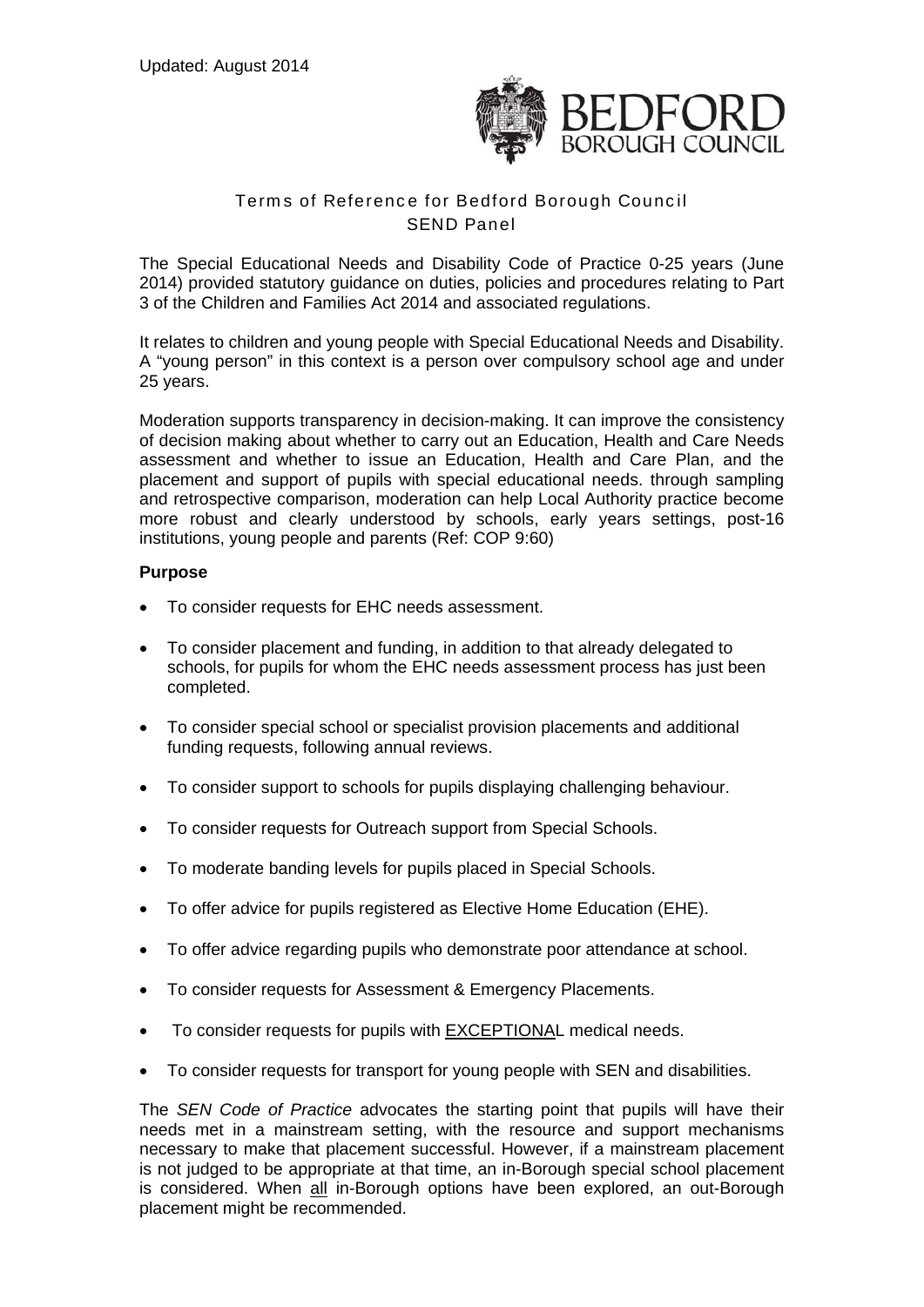Updated: August 2014

All decisions relating to placement in a specialist provision including special schools, and specialist provisions within mainstream schools for pupils with autism, hearing impairment, speech and language difficulties and SEMH, are the responsibility of the SEND Team.

The SEND Panel's role is to advise the SEND Team. The Panel will make recommendations for placement or funding, to be either implemented by the SEND Team, on behalf of the LA, or referred, e.g. to the multi-agency Joint Allocation Panel (JAP) to consider funding for out of Borough placements.

#### **Process**

At the end of each EHC needs assessment, the following decisions are made:-

- whether to draft an Education, Health and Care Plan to provide information to inform how the outcomes for the child/young person can be achieved through Special Educational Needs and Disability provision made by the education provider (COP 9:59);
- if an Education, Health and Care Plan is to be written, either the level of funding which should be delegated to a mainstream school or the most appropriate special school/specialist provision place.

The SEND Panel will make all special school or specialist provision decisions. Requests for an increase in funding and other resource allocation will also be considered by the Panel.

The SEND Panel will meet fortnightly and the agenda and appropriate papers will be available to panel members.

This panel will have a multi-professional membership. The panel will consist of representatives from the following:

SEND Team Manager (Chair) Psychology Team Sensory and Communication Support Team Early Years representative Inclusion Support Team Health - Community Paediatrician/other health representative Special School Headteacher(s)/SENCo(s) Mainstream School Headteacher(s)/SENCo(s) Transport – Client Services Transport Officer

All recommendations will be recorded at the meeting by the SEND Caseworker. Each recommendation will be recorded on the preparation sheet, prepared by officers, and subsequently filed on the pupil's individual file.

## **Special School and Specialist Provision Placements**

Pupils will only be admitted to special schools and specialist provisions within mainstream schools if they have an EHC Plan, or in exceptional cases as identified by the Code of Practice Paragraphs 1:29-1:38.

Where there is a recommendation from the panel for a special school or special provision place, the pupil's documents will be sent to that school's Headteacher for consideration.